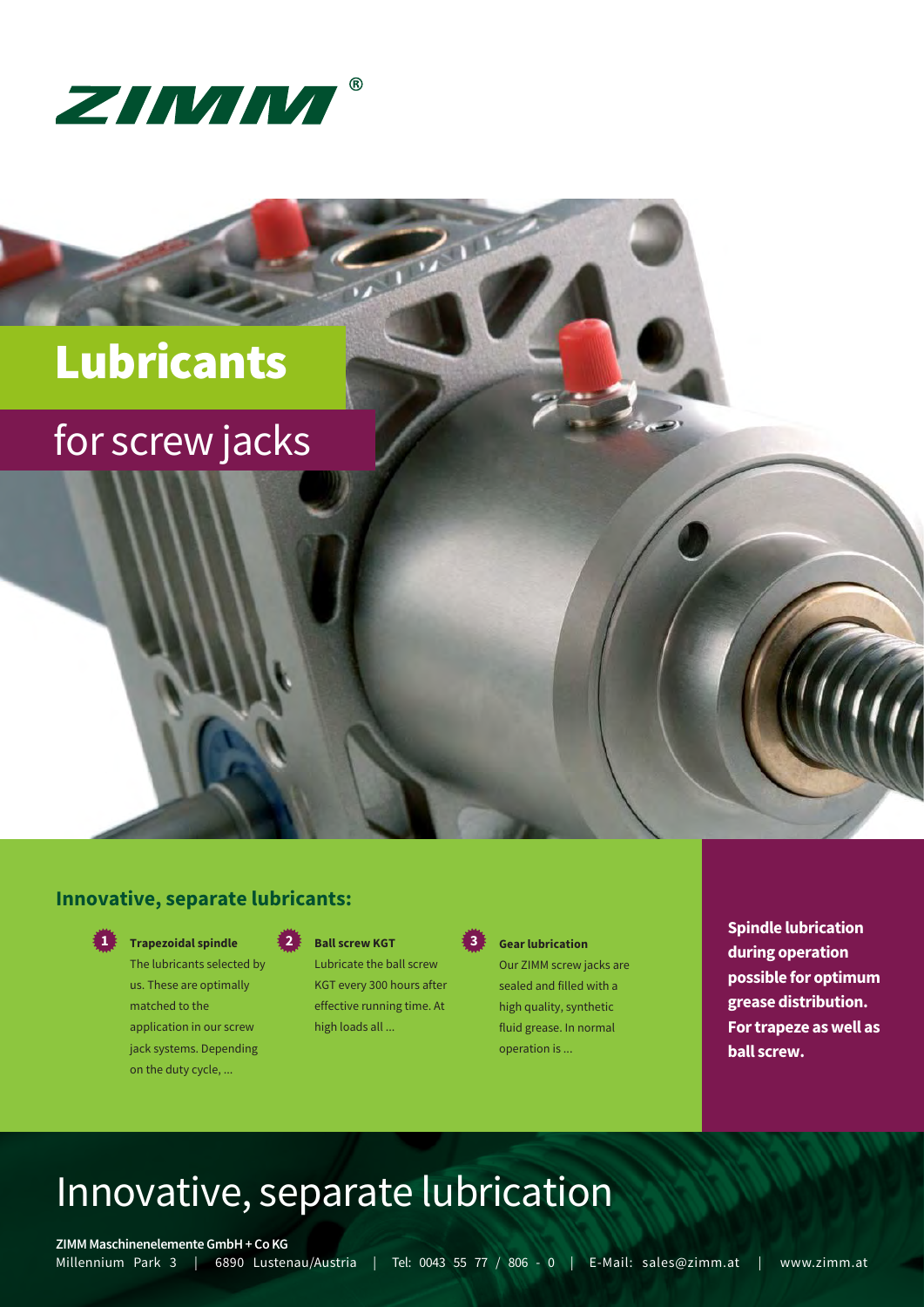## Innovative,

### Innovative Schmierung separate lubrication





#### **Use the optimum lubricant for a long service life!**

These lubricants have been carefully selected for the requirements of the screw jack. Caution is advised when using other lubricants! A "good" fat does not always have to be the "right" fat. The alignment on the requirements is important.

### **The innovation:**

The separate lubrication system is decisive for the high performance.



The same INNOVATION is also possible with the GSZ series.



#### **1 Trapezoidal spindle**

The trapezoidal thread spindlehas to be inspected and regreased regularly, depending on the working cycle. Use the fats selected by us. These are optimally matched to the application in our lifting systems.

#### **2 Ball screw KGT**

Lubricate the ball screw KGT every 300 hours after effective running time. At high loads every 100 hours. Quantity of grease: approx. 1 ml per cm spindle diameter.

#### **3 Gear lubrication**

The screw jack is sealed and filled with a highquality, synthetic fluid grease. During normal operation, the gearbox is lubricated for life.

The gearboxes are sealed and life-lubricated under normal conditions. At elevated temperatures and high duty cycles, a grease change may be necessary.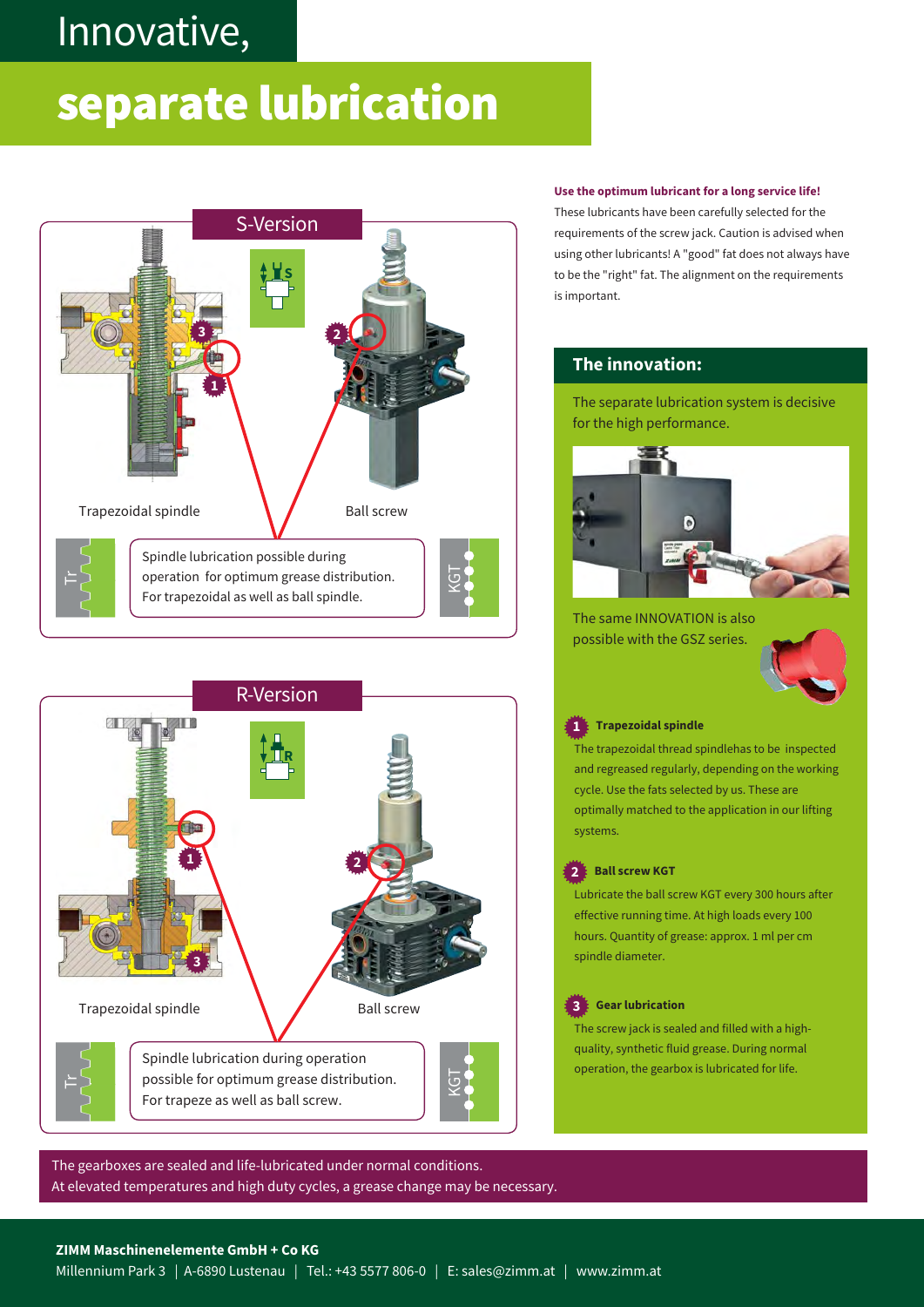### Innovative lubrication



| <b>Trapezoidal thread TR</b>                        | <b>Lubricant-Type</b>       |                         |           | suitability                                                                                 |                                                                       |
|-----------------------------------------------------|-----------------------------|-------------------------|-----------|---------------------------------------------------------------------------------------------|-----------------------------------------------------------------------|
| application                                         | Grease                      | base oil                | thickener | appropriate                                                                                 | <b>Conditional / not</b><br>appropriate                               |
| Standard grease<br>up to size 150kN                 | Tribol GR 4020/460-<br>2 PD | mineral                 | Li-Compl. | best properties in normal<br>conditions and temperatures                                    | very stiff at low<br>temperatures                                     |
| Standard grease<br>ഛ<br>upward of size 250 kN       | Tribol GR<br>3020/1000-2 PD | mineral                 | Lithium   | high loads, slow speeds, upward of size<br>250kN                                            | very stiff at low<br>temperatures                                     |
| High performance grease,<br>high temperature grease | Tribol GR XT 2HT            | synthetic PAO           | polyurea  | at high duty cycle or at high<br>ambient temperature                                        | at constant temperature<br>upward of about 160 °C<br>low fat lifetime |
| High temperature grease<br>up to 200 C °            | Braycote 2115-2             | synthetic PFPE          | PTFE      | long lifetime at high continuous<br>temperature up to 200 °C, cleanroom,<br>vacuum and food | high price                                                            |
| Low temperature grease                              | Tribol GR 4747/220-<br>2HT  | synthetic PAO/<br>Ester | Li-Compl. | optimal properties and smooth at low<br>temperatures                                        | above 60 °C operating<br>temperature too low<br>viscosity             |
| Food grade lubricant                                | Tungrease CH2               | synthetic PAO           | Al-Compl. | approved for food<br>industry, NSF-H1                                                       | at minus temperatures<br>slightly stiff                               |

| <b>Ball screw KGT</b>   |                            | <b>Lubricant-Type</b>   |           | suitability                                                     |                                         |
|-------------------------|----------------------------|-------------------------|-----------|-----------------------------------------------------------------|-----------------------------------------|
| application             | Grease                     | base oil                | thickener | <b>appropriate</b>                                              | <b>Conditional / not</b><br>appropriate |
| Standard grease for KGT | Tribol GR 4747/220-<br>2HT | synthetic PAO/<br>Ester | Li-Compl. | high quality, synthetic grease for<br>all standard applications |                                         |
| Food grade lubricant    | Tungrease CH2              | synthetic PAO           | Al-Compl. | approved for food industry, NSF-<br>H1                          |                                         |

| $3 \times$ Gear fluid grease (Z + GSZ)<br><b>Lubricant-Type</b>                                                                                                                                   |                                |                | suitability |                                                                                              |                                         |
|---------------------------------------------------------------------------------------------------------------------------------------------------------------------------------------------------|--------------------------------|----------------|-------------|----------------------------------------------------------------------------------------------|-----------------------------------------|
| application                                                                                                                                                                                       | Grease                         | base oil       | thickener   | appropriate                                                                                  | <b>Conditional / not</b><br>appropriate |
| Standard grease for transmission, food<br>grade grease upward of size 250 kN, oil<br>for large gearboxes (over 500 rpm) - ISO<br>460 PG, oil for large gearboxes (up to 500<br>rpm) - ISO 1000 PG | Optileb GR UF 00               | synthetic PAO  | Al-Compl.   | very high quality, synthetic grease for<br>all standard applications with NSF H1<br>approval |                                         |
| Heavy-duty grease                                                                                                                                                                                 | Castrol Tribol<br>3020/1000-00 | mineral        | Lithium     | high loads, low speeds,<br>Z-250 bis Z-1000 $\leq$ 250 rpm                                   | very stiff at low<br>temperatures       |
| High temperature grease<br>up to 200 C°                                                                                                                                                           | Braycote 2115-0                | synthetic PFPE | PTFE        | long lifetime at high continuous<br>temperature up to 200 °C, cleanroom,<br>vacuum and food  | high price                              |

At operating temperatures up to 70 ° C, the best lubrication properties are usually achieved with the standard greases. Depending on the ambient temperature, load and duty cycle, the grease becomes too fluid for good lubrication at higher operating temperatures . Especially with trapezoidal thread spindles, high temperatures are reached quickly. Here then the high-temperature and high-performance greases are used. We are happy to advise you on your application parameters.

**ATTENTION:** At low temperatures, higher idle and breakaway torques are generally to be expected. In this case synthetic fats are much better than mineral fats.

#### **INFO**:

 $\mu$ 

All spindle greases are available in cartridges 400g (for trapezoidal thread R 0 Alloy 2115: 800g, since density approx. 2). The cartridge also fits in standard grease guns.